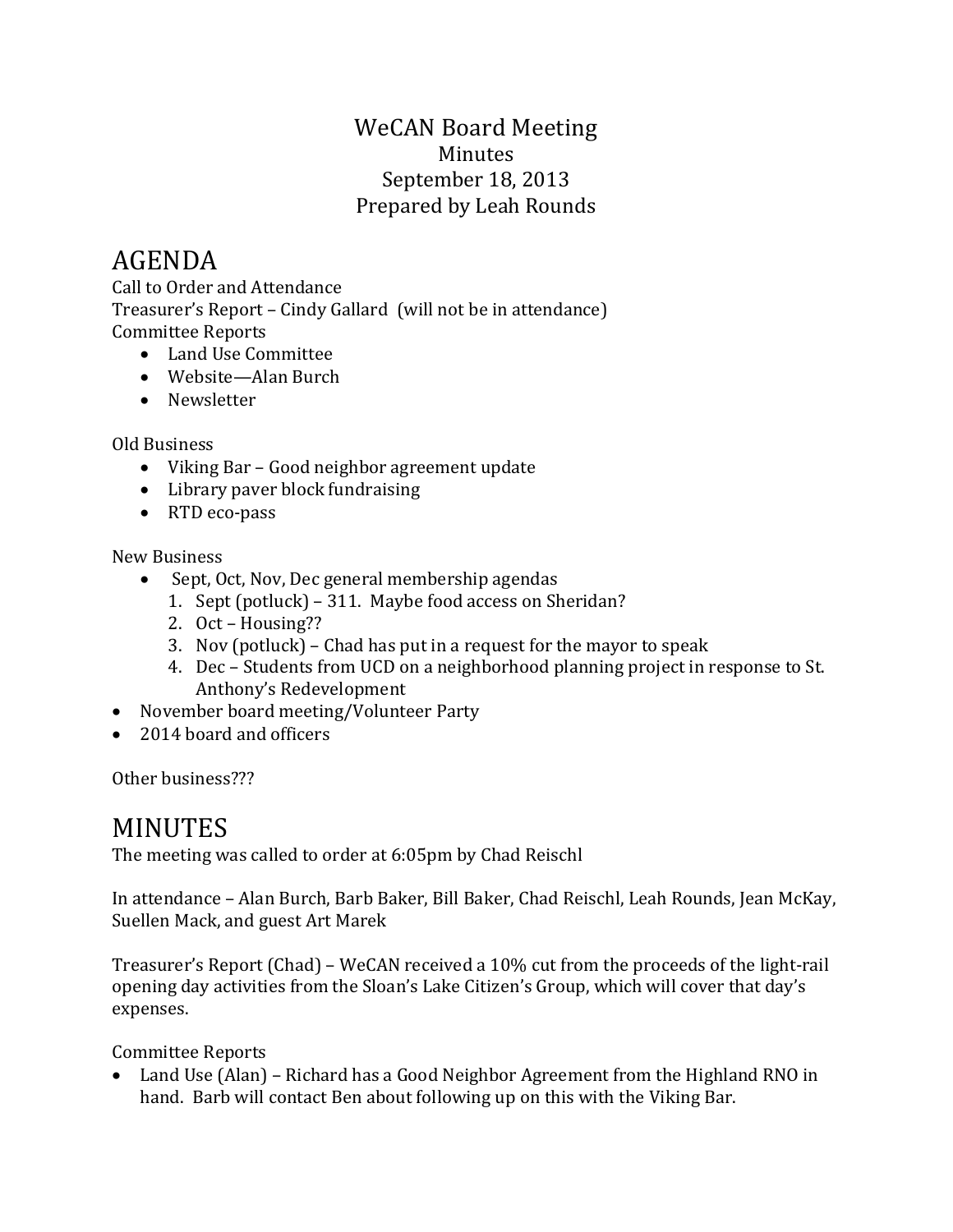- Website (Alan) Not much has been updated since the last meeting. Feedback on site nice layout, but change the colors, make it as recognizable to the old website as possible
- Newsletter (Bill)
	- o Metal recycling didn't make enough to cover newsletter costs in August. Recycling has been hit or miss, but no cause for concern yet.
	- o Need to continue to get and update sponsorships. There are many listed, but a \$30 donation was required to get on WeCAN's sponsorship list. Cindy will need to contact businesses/groups for renewals

Regarding membership numbers – Members remain in system until the individual unsubscribes

Old Business

- Library Paver Fundraiser (Barb)
	- Library will receive all money raised for the endowment fund, less expenses for the party
	- Can advertize in future newsletters if \$1500 isn't met
	- Barb has already received some donations in the mail.
- RTD eco-pass (Barb and Jean)
	- Negatives of this program are that it seems to be a lot of work
	- Need to collect all the money up front. There needs to be a block captain the collects the money from the people on the block, then that will go to WeCAN, and WeCAN will pay for the RTD program
	- We can select as much or as little of the neighborhood to participate
	- Cost depends on the number of people involved, there is a minimum contract of \$7497, and it needs to be renewed every year
	- It is a huge project, but potentially very beneficial for the neighborhood
	- Barb and Jean will work further on it after the library fundraiser

New Business

- Future planning for general membership meetings
	- o Oct Councilwoman Kniech coming to speak on affordable housing. Chad will follow up with Marvin and Diane about participating as well
	- o Nov request for the Mayor to speak has been put in. Schedules are made six weeks out, so will find out on this in early October
	- o Dec UCD planning students are doing a project in response to the St. Anthony's redevelopment. Also board elections
- November board meeting/Volunteer Party Usually do a December holiday party, but do a November party instead. Invite all WeCAN volunteers (past and present) to party too. Suellen offered to host, likely will be on November 20<sup>th</sup>. Have a regular December board meeting with outgoing and incoming board members present
- 2014 Board and Officers
	- o Need a way to step-ladder the Co-Presidents, so there is a new Co-President every other year